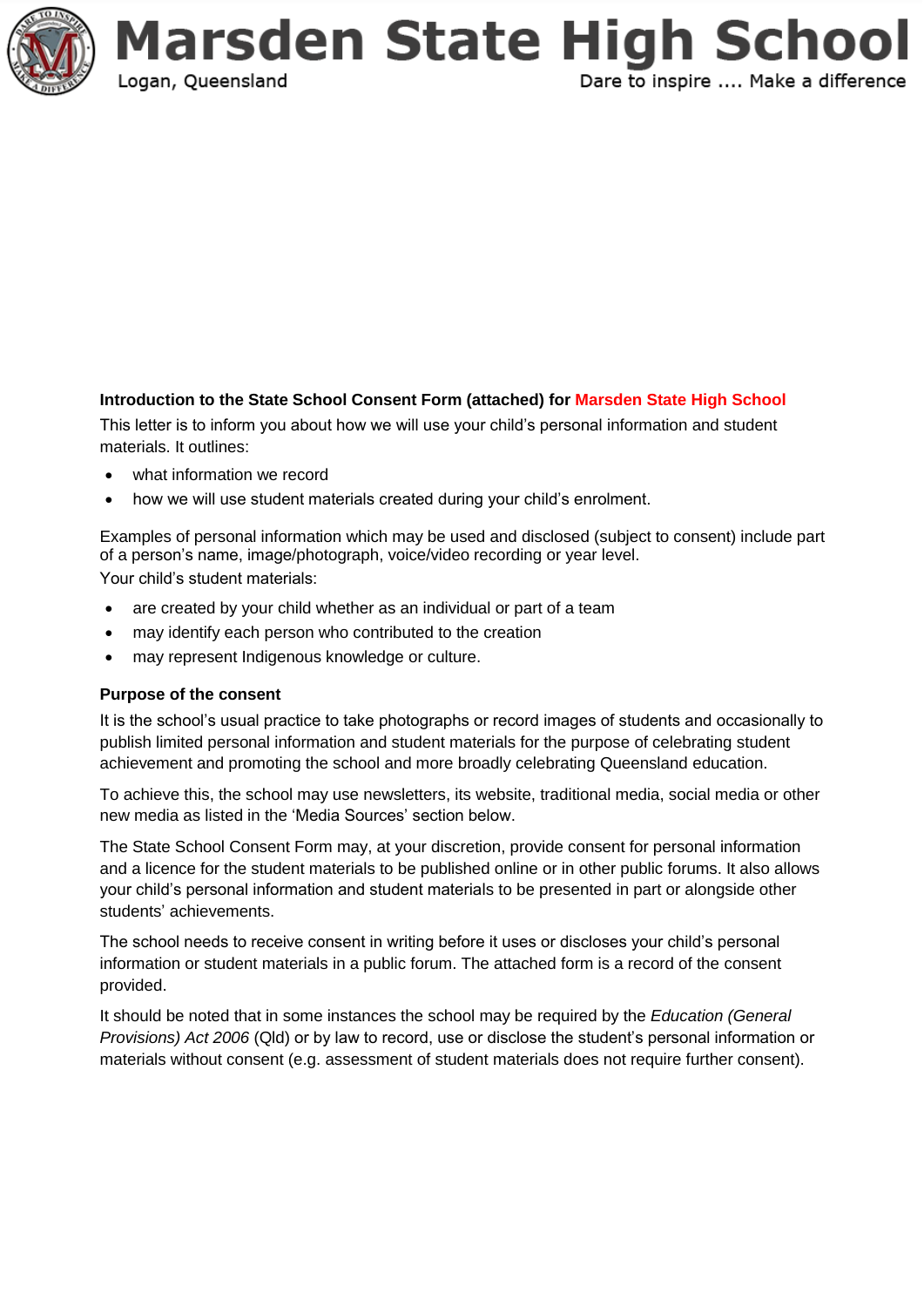### **Voluntary**

There will not be any negative repercussions for not completing the State School Consent Form or for giving limited consent. All students will continue to receive their education regardless of whether consent is given or not.

#### **Consent may be limited or withdrawn**

Consent may be limited or withdrawn at any time by you.

If you wish to limit or withdraw consent please notify the school in writing (by email or letter). The school will confirm the receipt of your request via email if you provide an email address.

If in doubt, the school may treat a notice to limit consent as a comprehensive withdrawal of consent until the limit is clarified to the school's satisfaction.

Due to the nature of the internet and social media (which distributes and copies information), it may not be possible for all copies of information (including images of student materials) once published by consent, to be deleted or restricted from use.

The school may take down content that is under its direct control, however, published information and materials cannot be deleted and the school is under no obligation to communicate changes to consent with other entities/ third parties.

#### **Media sources used**

Following is a list of online and social media websites and traditional media sources where the school may publish your child's personal information or student materials subject to your consent.

- School website**:** https://www.marsdenshs.eq.edu.au
- Facebook: <https://www.facebook.com/MarsdenSHS/>
- YouTube: **<https://www.youtube.com/user/marsdenshs>**
- Instagram:<https://www.instagram.com/marsdenstatehs/>
- Twitter: **[marsdenshs@gmail.com](mailto:marsdenshs@gmail.com)**
- Other: School Rugby League Website: http://marsdenrugbyleague.com
- Local newspaper
- School newsletter
- Traditional and online media, printed materials, digital platforms' promotional materials, presentations and displays.

The State School Consent Form does not extend to P&C run social media accounts or activities, or external organisations.

#### **Duration**

The consent applies for the period of enrolment or another period as stated in the State School Consent Form, or until you decide to limit or withdraw your consent.

During the school year there may be circumstances where the school or Department of Education may seek additional consent.

#### **Who to contact**

To return a consent, express a limited consent or withdraw consent please contact **Enrolment Manager at Marsden State High School**.

Enrolment Manager should be contacted if you have any questions regarding consent.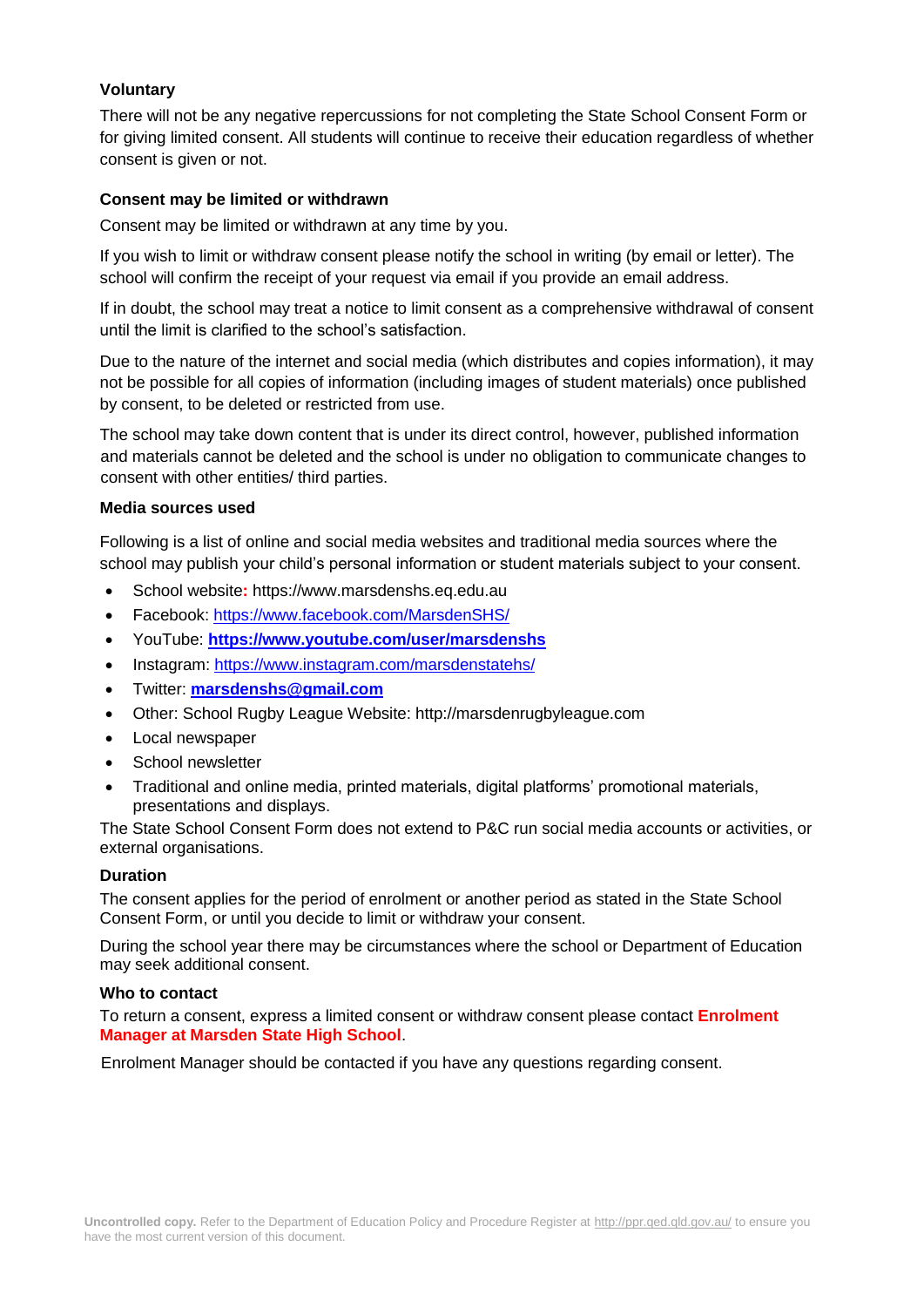

# **State School Consent Form**

# *IDENTIFY THE PERSON TO WHOM THE CONSENT RELATES*

- **Parent/carer to complete**
- **Mature/independent students may complete on their own behalf** (if under 18 a witness is required).
- (a) Full name of individual: ..........................................................................................................................
- (b) Date of birth: ........................................................
- (c) Name of school: …………………………………………………………………..
- (d) Name to be used in association with the person's personal information and materials\* (please select):

Full Name First Name No Name Other Name ............................................................

*\*Please note, if no selection is made, only the Individual's first name will be used by the school. However, the school may choose not to use a student's name at its discretion.*

# *PERSONAL INFORMATION AND MATERIALS COVERED BY THIS CONSENT FORM*

- (a) **Personal information** that may identify the person in section 1:
	- ▶ Name (as indicated in section 1) ▶ Image/photograph ▶ School name
	- ▶ Recording (voices and/or video) ▶ Year level
- (b) **Materials** created by the person in section 1:
	- ▶ Sound recording ▶ Artistic work ▶ Written work ▶ Video or image
	- ▶ Software ▶ Music score ▶ Dramatic work

# *APPROVED PURPOSE*

If consent is given in section 6 of the form:

- The personal information and materials (as detailed in section 2) may be recorded, used and/or disclosed (published) by the school, the Department of Education (DoE) and the Queensland Government for the following purposes:
	- Any activities engaged in during the ordinary course of the provision of education (including assessment), or other purposes associated with the operation and management of the school or DoE including to publicly celebrate success, advertising, public relations, marketing, promotional materials, presentations, competitions and displays.
	- Promoting the success of the person in section 1, including their academic, sporting or cultural achievements.
	- Any other activities identified in section 4(b) below.
- The personal information and materials (as detailed in section 2) may be disclosed (published) for the above purposes in the following:
	- the school's newsletter and/or website;
	- social media accounts, other internet sites, traditional media and other sources identified in the 'Media Sources' section of the explanatory letter (attached);
	- year books/annuals;
	- promotional/advertising materials; and
	- presentations and displays.

### *TIMEFRAME FOR CONSENT*

#### **School representative to complete.**

- (a) Timeframe of consent: duration of enrolment.
- (b) Further identified activities not listed in the form and letter for the above timeframe:

# *LIMITATION OF CONSENT*

The Individual and/or parent wishes to limit consent in the following way: